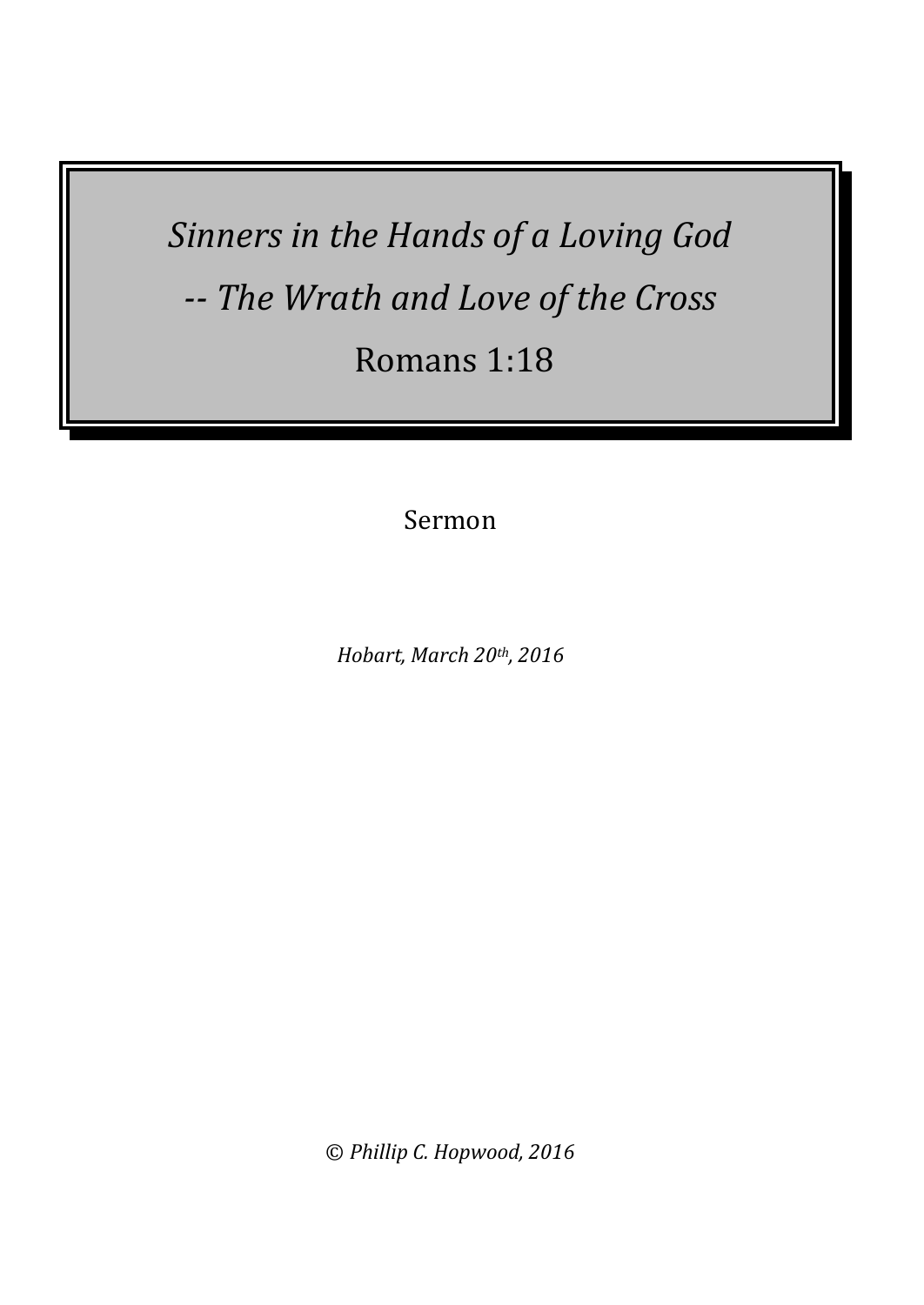# Scripture Readings:

#### **Romans 5:6-11**

<sup>6</sup> When we were utterly helpless, Christ came at just the right time and died for us sinners. <sup>7</sup> Now, most people would not be willing to die for an upright person, though someone might perhaps be willing to die for a person who is especially good. <sup>8</sup> But God showed his great love for us by sending Christ to die for us while we were still sinners. <sup>9</sup> And since we have been made right in God's sight by the blood of Christ, he will certainly save us from God's condemnation. <sup>10</sup> For since our friendship with God was restored by the death of his Son while we were still his enemies, we will certainly be saved through the life of his Son. <sup>11</sup> So now we can rejoice in our wonderful new relationship with God because our Lord Jesus Christ has made us friends of God.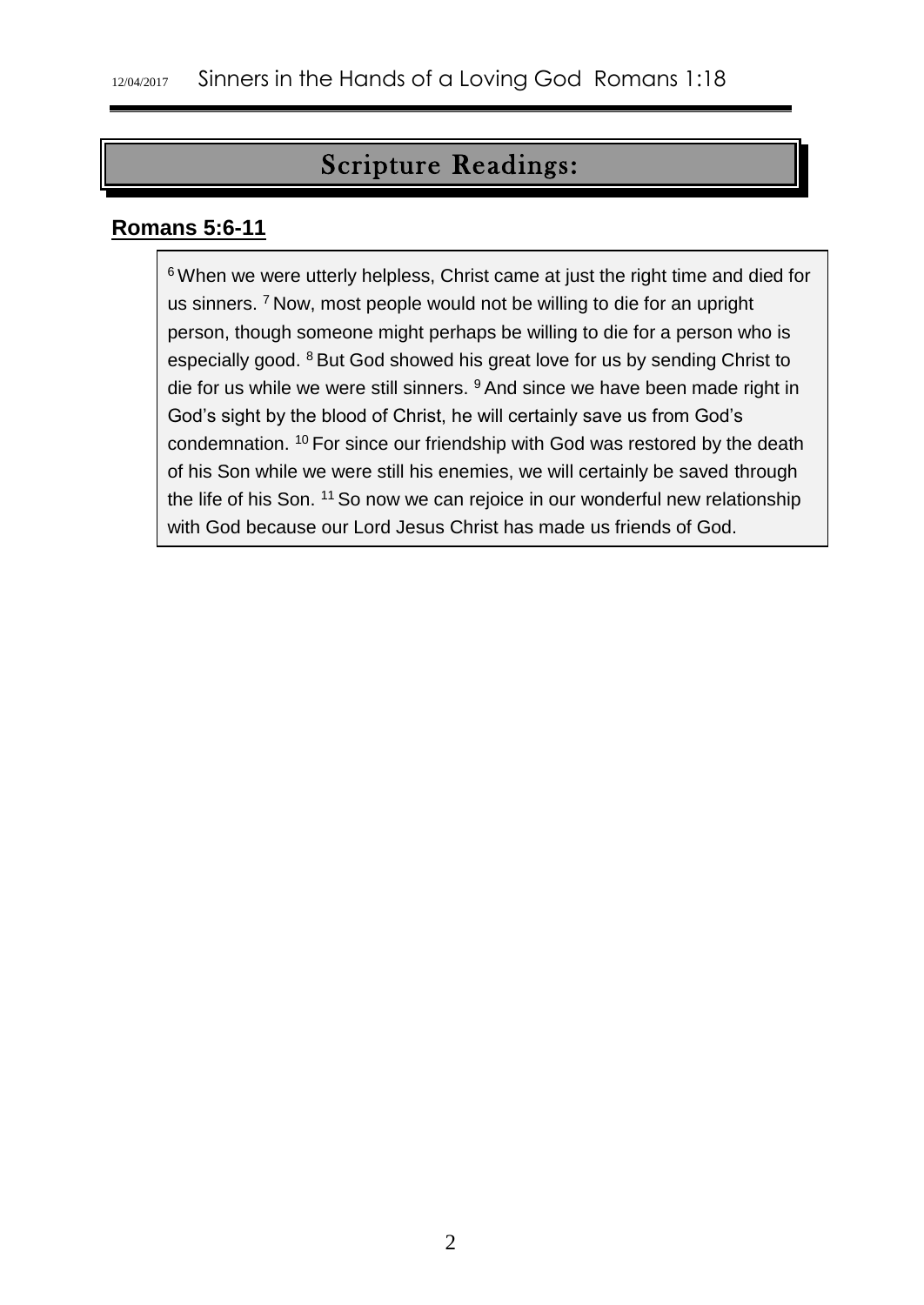# INTRODUCTION:

#### I. ONE OF THE KEY QUESTIONS MANY PEOPLE HAVE, CHRISTIANS AND NON-CHRISTIANS...

## **A. IS ABOUT GOD'S ANGER**

- 1.One of the most famous sermons of all time was by Jonathan Edwards (1703-1758), called "Sinners in the Hands of an Angry God"
	- a)This sermon led to one of the great revivals in the 1800's and is regarded as the "most famous sermon given on American soil".
- 2.In it, Edwards focuses on how God is angry with sinners, and how unless they repent, he is going to mercilessly and relentlessly launch all his wrath against them, and punish them unceasingly for ever for their wickedness
	- a) Jamie Wheeler;

Many of his points are interrelated, but cumulatively they persuade the hearers that God's power is terrifying, that his wrath burns hot against the wicked, that the wicked stand condemned by the law and are deserving of hell, and that nothing will save them from such eternal punishment except a saving faith in Christ…What distinguishes this most famous example of Puritan revival sermons is its use of imagery so vivid that it left people in the pews trembling and weeping.

Edwards uses the word "wrath" an astonishing fifty-one times. God, he warns, will not be patient with his errant flock forever. Every day his anger at humanity's sin and indifference towards their own fate increases. Here are just a few examples of the use of "wrath" in the text:

"The wrath of God burns against them, their damnation does not slumber; the pit is prepared, the fire is made ready, the furnace is now hot, ready to receive them; the flames do now rage and glow."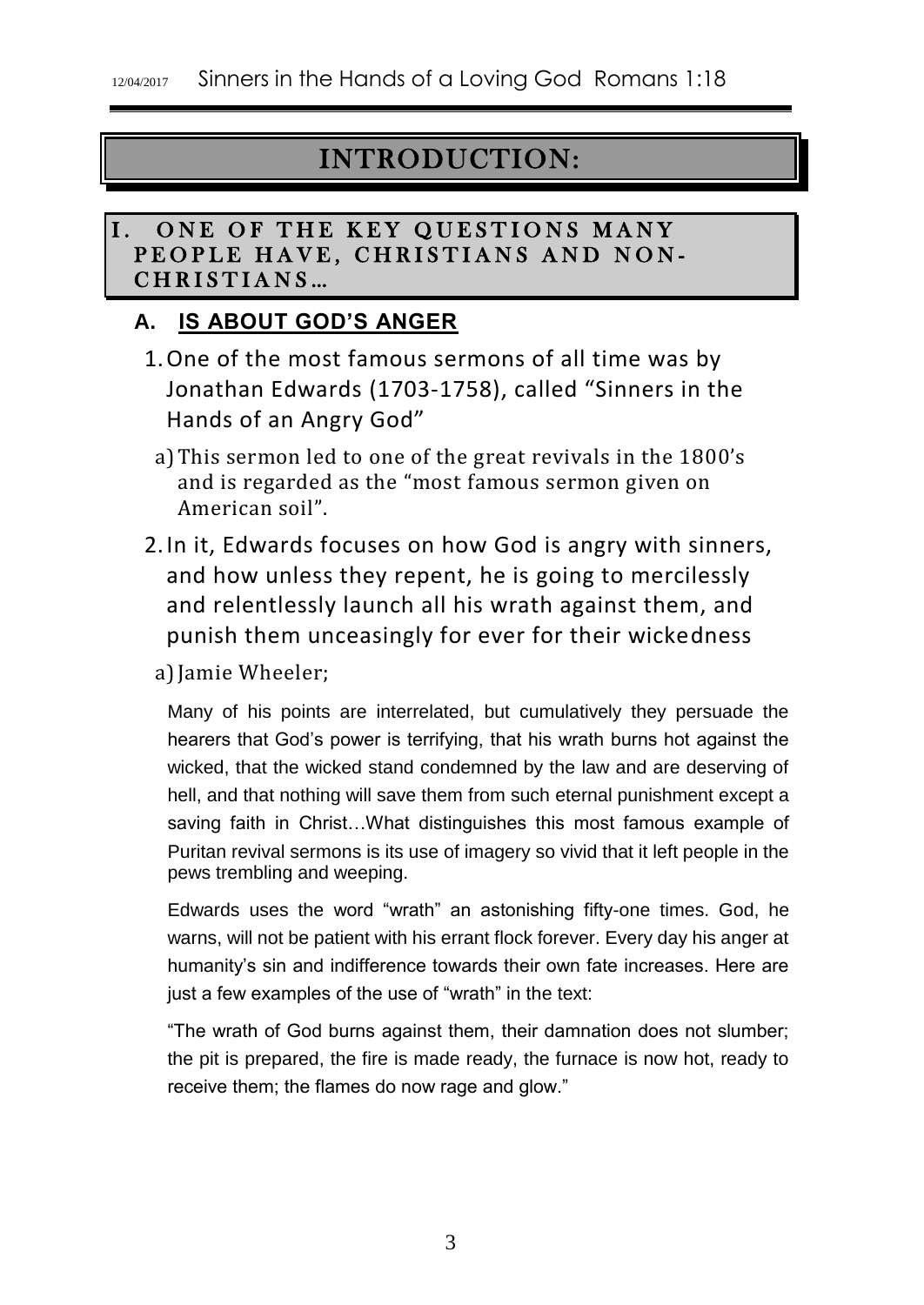"The wrath of God is like great waters that are dammed for the present; they increase more and more, and rise higher and higher, till an outlet is given; and the longer the stream is stopped, the more rapid and mighty is its course, when once it is let loose."

"O sinner! Consider the fearful danger you are in: it is a great furnace of wrath, a wide and bottomless pit, full of the fire of wrath, that you are held over in the hand of that God, whose wrath is provoked and incensed as much against you, as against many of the damned in hell." <sup>1</sup>

## **B. I REMEMBER THE CLASSIC MOVIE, "POLLYANNA"**

- 1.And how the preacher in the local church continually berated the congregations, threatening them will hellfire and brimstone.
	- a)Pollyanna talks to the firebrand minister and tells him that her father had noted over 800 verses in the Bible in which God tells us to rejoice or be glad or be happy.
	- b)She tells him that "if the Lord took the trouble to tell us 800 times that he wants us to rejoice, then He must really mean it". 2
- 2.Most people are put off by the idea of an angry, wrathful God who punishes those who reject him with unrelenting, fierce, torturous and agonising suffering
- 3.One of the new Atheists main complaints about Christianity is, "How could a loving God have his son killed?"
- 4. So our questions are;

## **C. IS GOD ANGRY AND WRATHFUL, SEEKING TO PUNISH SINNERS?**

- 1.And on the other hand, if God is so loving,
	- a) couldn't he have saved us without having to send Jesus to die for us?

 $\overline{a}$ 

<sup>&</sup>lt;sup>1</sup> Jamie Wheeler, enotes, Sinners in the Hands of an Angry God Summary; http://www.enotes.com/topics/sinners-hands-an-angry-god

<sup>2</sup> Pollyanna, Walt Disney, 1960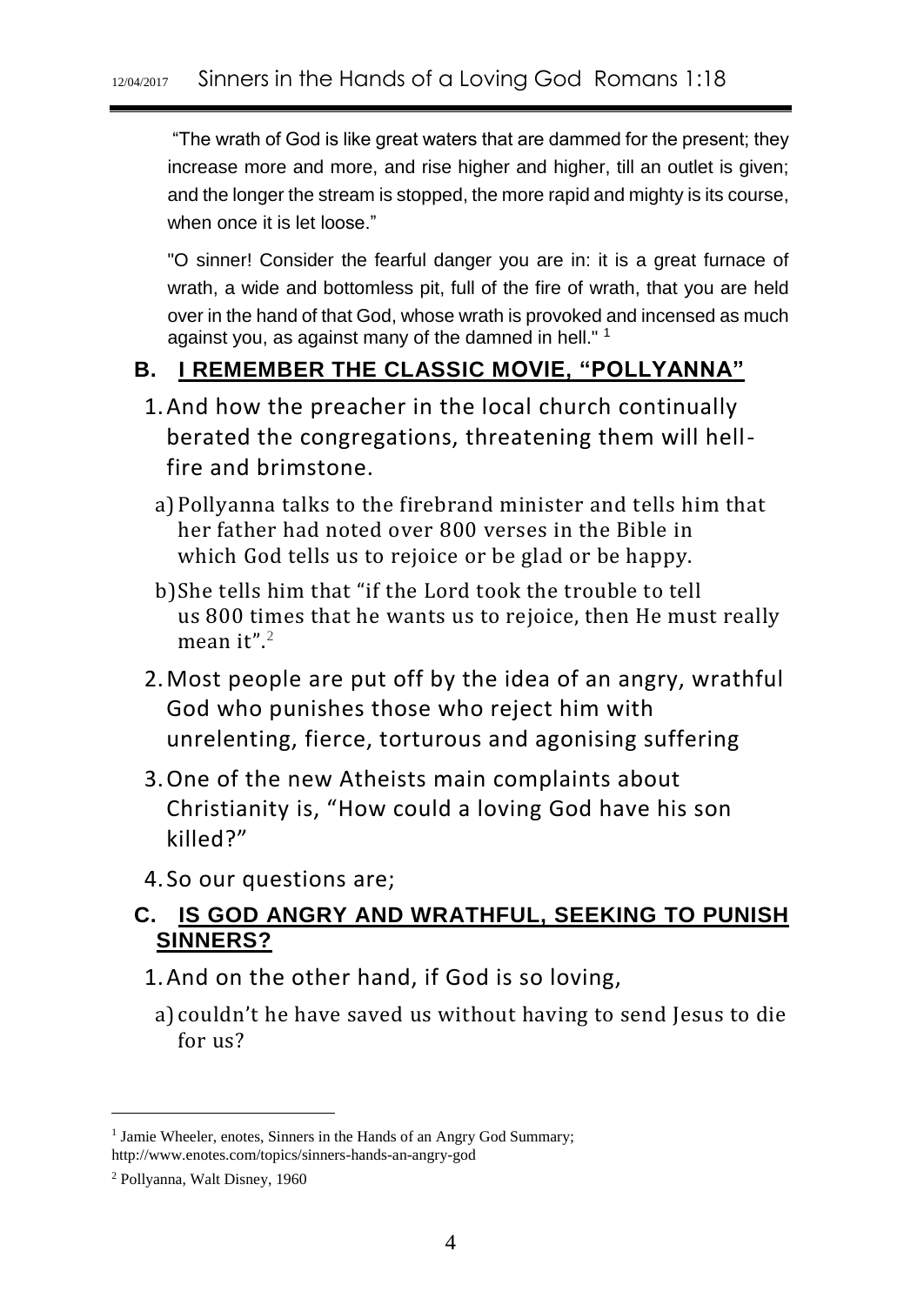- b)Couldn't he just have forgiven us by simply saying "I forgive you"?
- **D. PRAYER**

# BODY:

#### II. HOW CAN A LOVING GOD BE A GOD OF WRATH?

## **A. IN [ROMANS 1:18](http://biblia.com/bible/niv/Romans%201.18) PAUL DECLARES THAT, "**

18 The wrath of God is being revealed from heaven against all the godlessness and wickedness of men who suppress the truth by their wickedness."

### **B. WHAT IS IT, THAT GOD'S WRATH IS AGAINST?**

- 1. "All godlessness"
- 2. And "wickedness"

## **C. "GODLESSNESS" = LIVING WITHOUT GOD**

- 1.God created all that isn't God
- 2.He himself is a loving union of Father, Son and Spirit
- 3.What was his purpose in creation?
	- a)To include others in his life of loving communion, unity, harmony and creativity, joy and peace.

# **D. "WICKEDNESS"**

Romans 1:18b "wickedness of men who suppress the truth by their wickedness."

- 1.This takes us back to the original lie and the original sin,
- 2.What was the original lie?
	- a)You can take of the tree of the knowledge of good and evil and not die, in fact you can be like God by living for yourself, by yourself (Gen 3:1-5)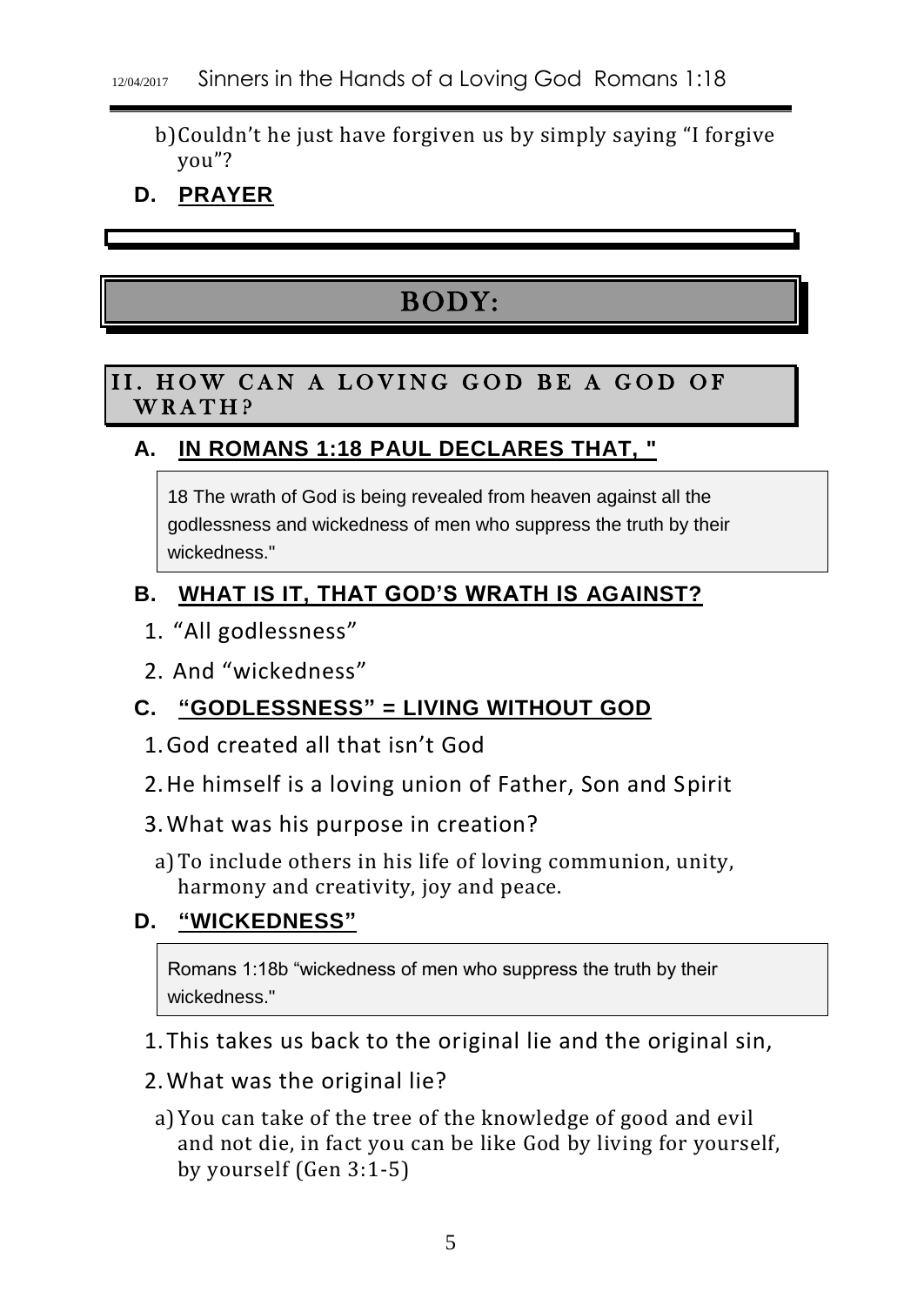#### 12/04/2017 Sinners in the Hands of a Loving God Romans 1:18

- 3.This ties in with a proper understanding of the definition and true nature of sin,
	- a)Which is "lawlessness (I John 3:4)
	- b)It is living without reference to anyone greater than ourselves, living as if there is no God, no good and evil, no judgment
- 4. So, (Rom 1:18) the wrath of God is revealed as being

18 against all the godlessness and wickedness of men who suppress the truth by their wickedness."

- 5. God is clearly against all that denies and opposes the truth. Against the wickedness of those who try to stop others hearing the truth
- 6.Jesus is the way, the truth and the life, the revelation and representation of the Father

## **E.PAUL TAUGHT AGAINST THOSE WHO TURNED GOOD NEWS INTO NOT GOOD NEWS IN GALATIANS**

## **Galatians 1:6**

<sup>6</sup> I am shocked that you are turning away so soon from God, who called you to himself through the loving mercy of Christ.\* You are following a different way that pretends to be the Good News <sup>7</sup> but is not the Good News at all. You are being fooled by those who deliberately twist the truth concerning Christ.

<sup>8</sup> Let God's curse fall on anyone, including us or even an angel from heaven, who preaches a different kind of Good News than the one we preached to you. <sup>9</sup>I say again what we have said before: If anyone preaches any other Good News than the one you welcomed, let that person be cursed.

## **F.JESUS, ALSO OPPOSED, OFTEN ANGRILY, THOSE WHO SUPPRESSED THE TRUTH**

1.Jesus wrath and anger was rarely displayed, but when it was who was it turned upon?

## **Matthew 15:12-14**

<sup>\*</sup> **1:6** Some manuscripts read *through loving mercy*.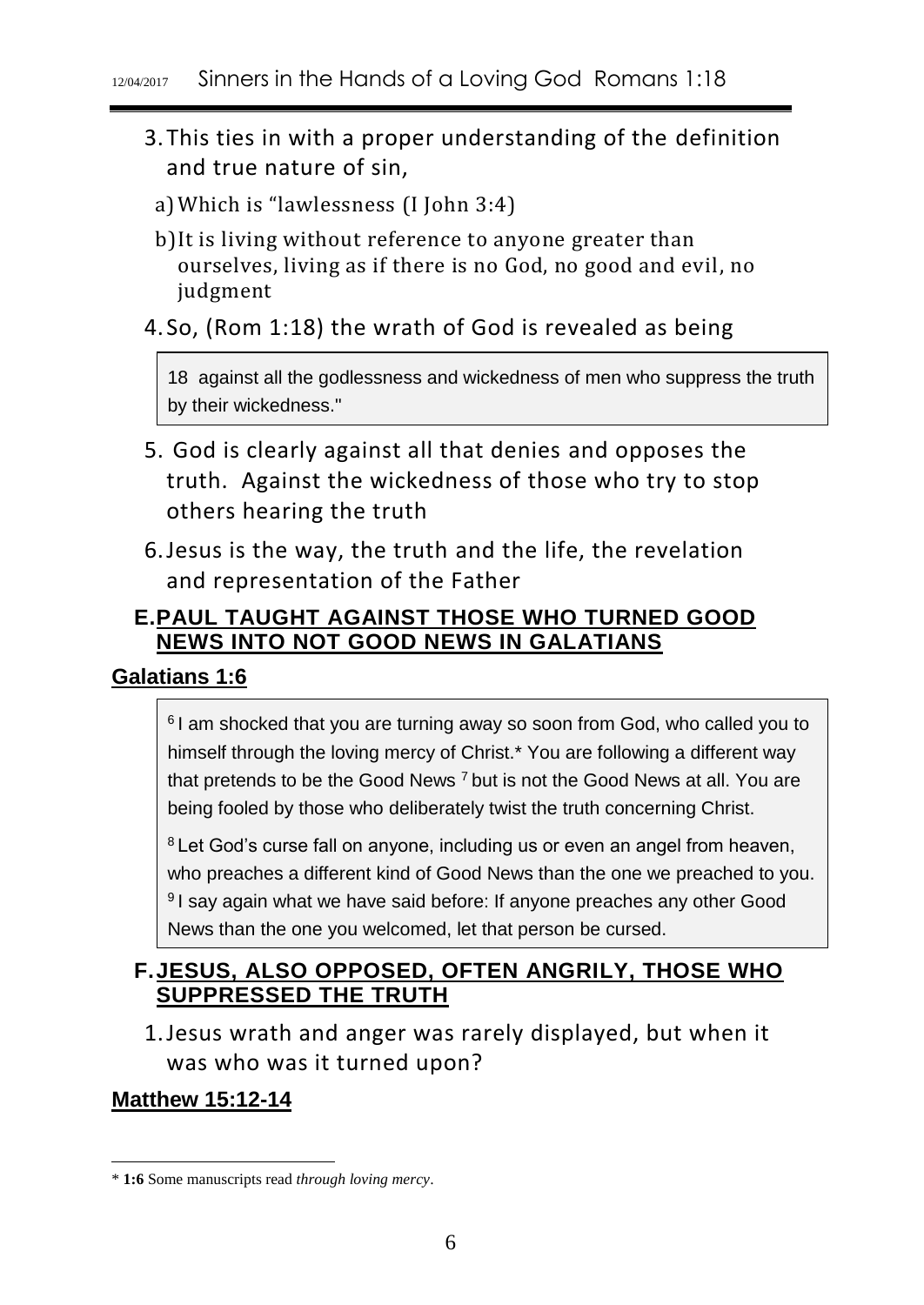$12$  Then the disciples came to him and asked, "Do you realize you offended the Pharisees by what you just said?"

<sup>13</sup> Jesus replied, "Every plant not planted by my heavenly Father will be uprooted, <sup>14</sup> so ignore them. They are blind guides leading the blind, and if one blind person guides another, they will both fall into a ditch."

- 2.Again the reason for anger is that these are people who are distorting the truth about who God is, and his nature and purposes for his creation
- 3.They make God out to be someone who he isn't, which then turns people away from him who desperately need him in their lives

# III. GOD'S WRATH AND HIS LOVE

#### **A. I JOHN 4:8 AND THE WHOLE OF SCRIPTURE AND JESUS, GOD IN THE FLESH, ALL WITNESS TO THE ULTIMATE TRUTH ABOUT WHO GOD IS**

- 1.That "God is love"
- 2.God's wrath, like all his attributes, is an expression of his being, which is love
	- a) His anger is part of his love towards his children and his creation
	- b)It is the protective nature of God to be against that which is against our welfare
	- c) And that welfare is totally tied up with our relationship with him
- 3.God as loving Father, through Christ, judges and opposes the evil that hurts his people by separating them from their source of love and life

## **B. HOW IS GOD'S WRATH AND ANGER EXPRESSED AGAINST EVIL AND SIN?**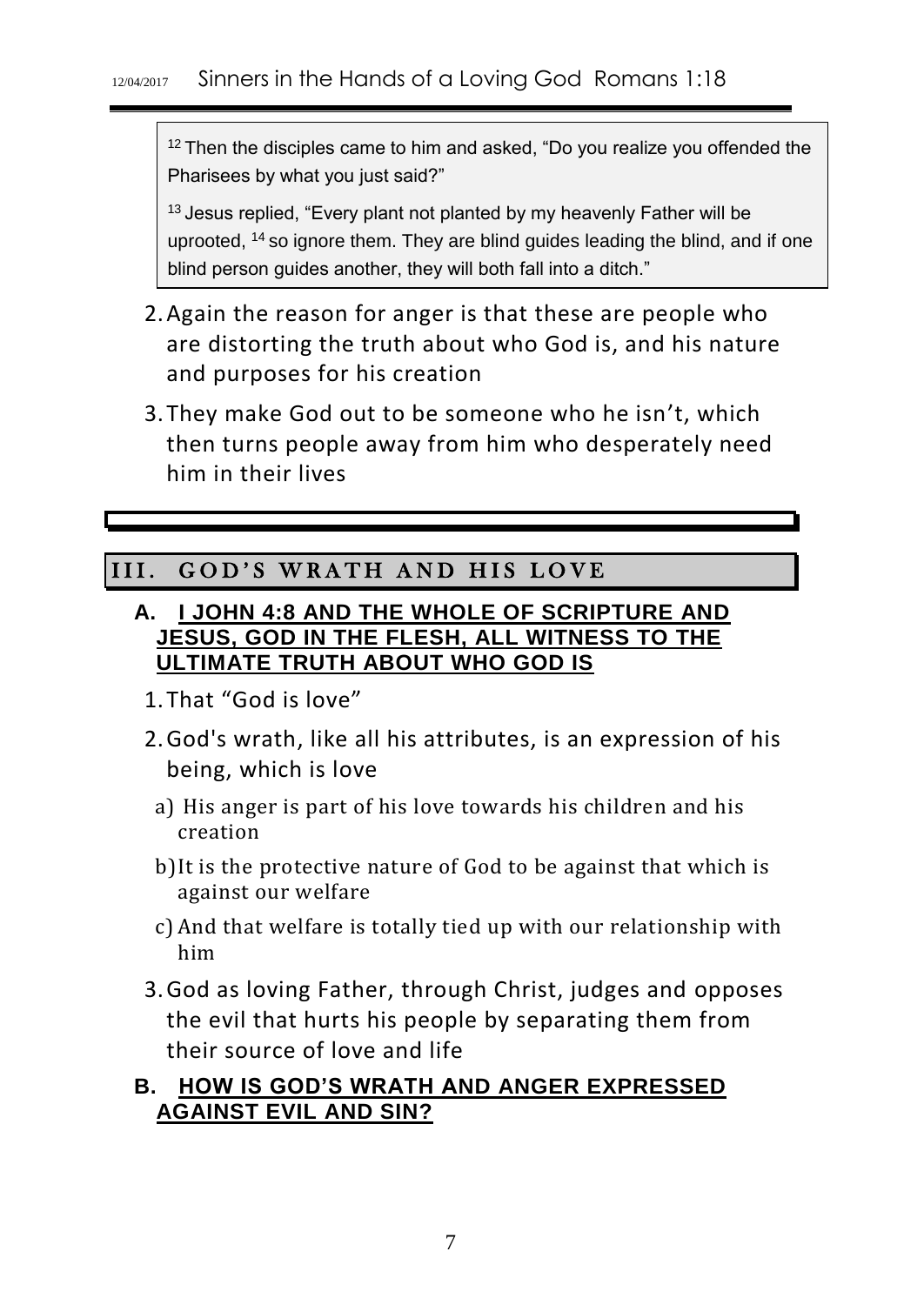#### 12/04/2017 Sinners in the Hands of a Loving God Romans 1:18

- 1.He acted against it ultimately and completely at the cross
- 2.Paul tells us in Romans is that God has already accomplished this judgment against sin and evil through the incarnation, life, death, resurrection and ascension of his Son, Jesus Christ.
- 3.In Christ, God poured out his wrath on all sin and its consequences, opposing, suffering and absorbing its results, and winning victory over it.
- 4.And through Christ, God's wrath is ended the enmity, the division and hostility humanity created between itself and God through sin, is ended.

#### **Romans 5:6-11**

<sup>6</sup> When we were utterly helpless, Christ came at just the right time and died for us sinners. <sup>7</sup> Now, most people would not be willing to die for an upright person, though someone might perhaps be willing to die for a person who is especially good. <sup>8</sup> But God showed his great love for us by sending Christ to die for us while we were still sinners. <sup>9</sup> And since we have been made right in God's sight by the blood of Christ, he will certainly save us from God's condemnation. <sup>10</sup> For since our friendship with God was restored by the death of his Son while we were still his enemies, we will certainly be saved through the life of his Son. <sup>11</sup> So now we can rejoice in our wonderful new relationship with God because our Lord Jesus Christ has made us friends of God.

#### **C. THROUGH CHRIST, PARTICULARLY HIS CRUCIFIXION, GOD HAS TAKEN UPON HIMSELF THE JUST PUNISHMENT AND END RESULT OF LIVING APART FROM GOD IN SIN**

- 1.This is the heart of the gospel
- 2.The law proclaimed a loud No! to our No! It condemned us and proclaimed punishment and death upon us!
- 3.But Christ, the lamb of God, stood in our place, taking upon himself the condemnation and wrath of the law against us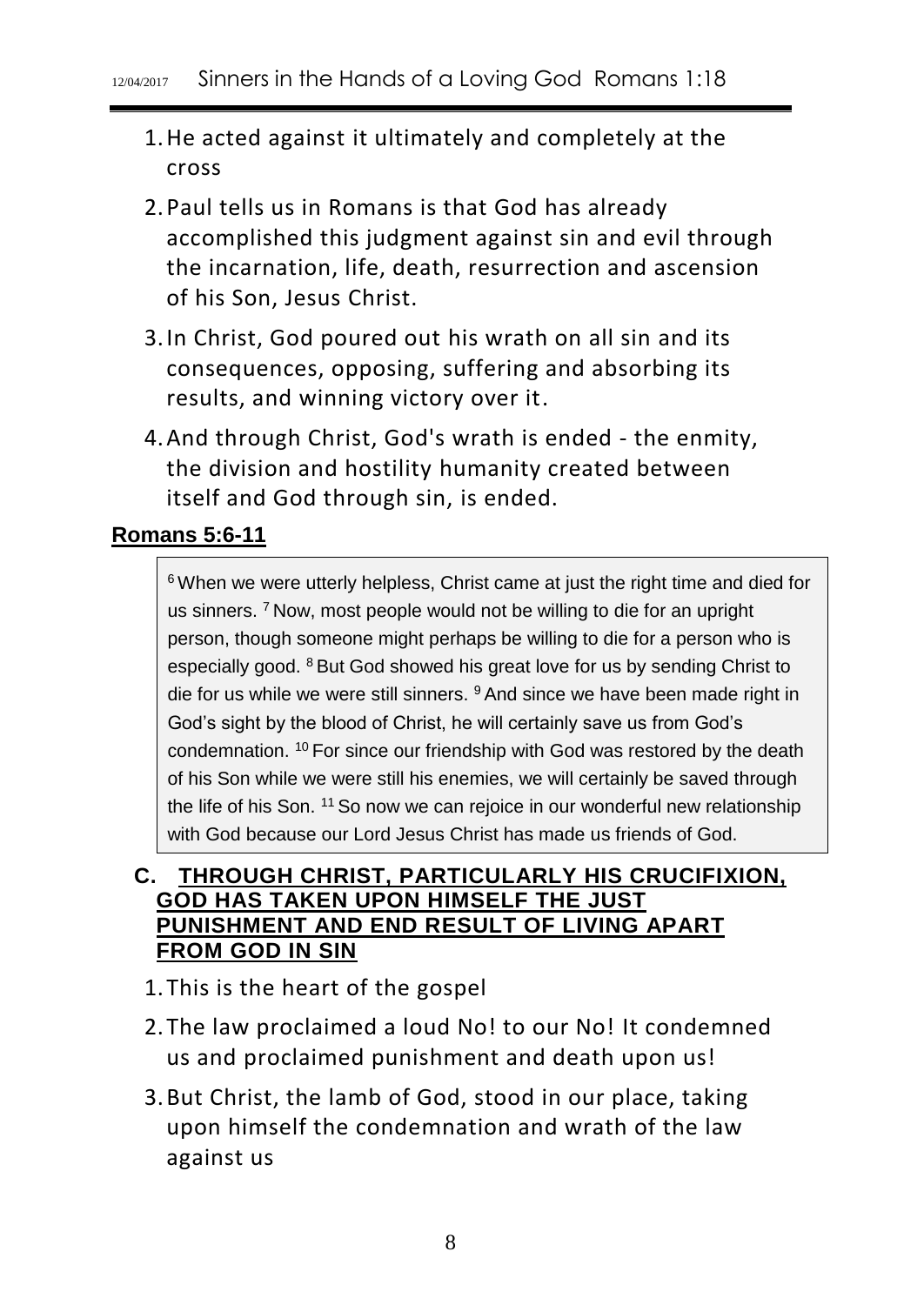4.In Jesus, in spite of our No's to God, we are forgiven

(1) In Jesus, God says YES to us, in spite of our life of NO! towards him

5.And Jesus' YES to God, his life of perfect faithfulness to the Father through the Spirit, is given on our behalf

a)v 11

<sup>11</sup> So now we can rejoice in our wonderful new relationship with God because our Lord Jesus Christ has made us friends of God.

#### **Romans 5:18-21**

<sup>18</sup> Yes, Adam's one sin brings condemnation for everyone, but Christ's one act of righteousness brings a right relationship with God and new life for everyone. <sup>19</sup> Because one person disobeyed God, many became sinners. But because one other person obeyed God, many will be made righteous.

 $20$  God's law was given so that all people could see how sinful they were. But as people sinned more and more, God's wonderful grace became more abundant. <sup>21</sup> So just as sin ruled over all people and brought them to death, now God's wonderful grace rules instead, giving us right standing with God and resulting in eternal life through Jesus Christ our Lord.

## **Ephesians 2:1-10**

-

Once you were dead because of your disobedience and your many sins. <sup>2</sup> You used to live in sin, just like the rest of the world, obeying the devil—the commander of the powers in the unseen world.\* He is the spirit at work in the hearts of those who refuse to obey God. <sup>3</sup> All of us used to live that way, following the passionate desires and inclinations of our sinful nature. By our very nature we were subject to God's anger, just like everyone else.

 $4$  But God is so rich in mercy, and he loved us so much,  $5$  that even though we were dead because of our sins, he gave us life when he raised Christ from the dead. (It is only by God's grace that you have been saved!)  $6$  For he raised us from the dead along with Christ and seated us with him in the heavenly realms because we are united with Christ Jesus. <sup>7</sup> So God can point to us in all future

<sup>\*</sup> **2:2** Greek *obeying the commander of the power of the air*.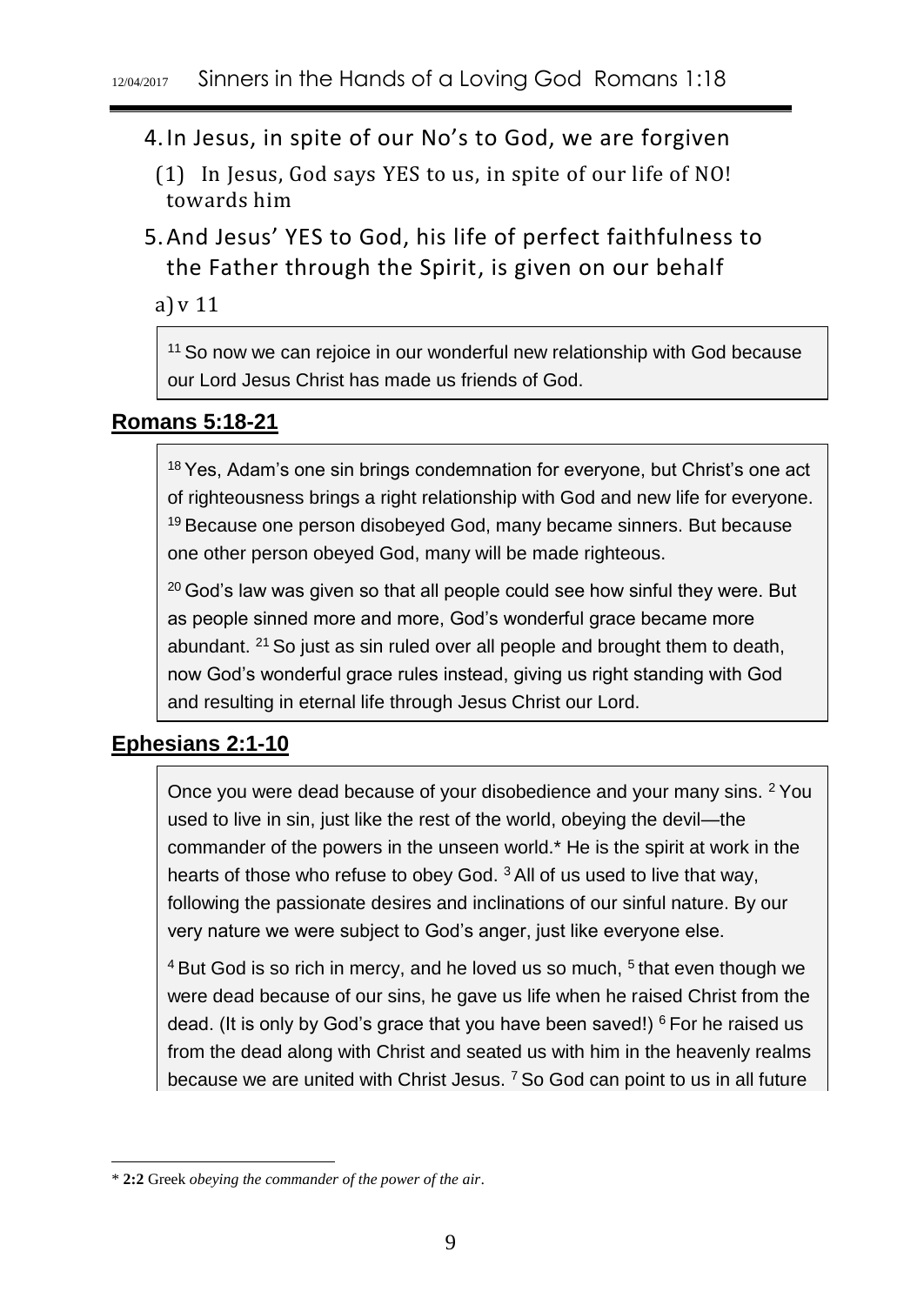ages as examples of the incredible wealth of his grace and kindness toward us, as shown in all he has done for us who are united with Christ Jesus.

<sup>8</sup> God saved you by his grace when you believed. And you can't take credit for this; it is a gift from God.  $9$  Salvation is not a reward for the good things we have done, so none of us can boast about it. <sup>10</sup> For we are God's masterpiece. He has created us anew in Christ Jesus, so we can do the good things he planned for us long ago.

## IV. GOD'S LOVE ACTS, IT ISN'T JUST A **SENTIMENT**

## **A. GOD'S LOVE ISN'T JUST A SENTIMENT OR A NICE FEELING**

- 1.God's grace and loving forgiveness is more than just the words, "I forgive you", or "I love you"
- 2. Love is God's being and his way of acting in all things
	- a)Thomas McCall

**God's love is a** *holy* **love.** "It cannot be reduced to sentimentality or indulgence; it does not ignore or brush away or indulge our sinfulness. Instead God expresses his love in a way pointed directly at our sin" <sup>3</sup>

# **B. JESUS' DEATH IS GOD'S LOVE IN ACTION**

- 1.God's loving wrath, his actions to oppose and remove evil from the world, and our lives, is real
	- a)Reconciliation and atonement came about, not by words, or emotion, but through God himself, the Son in the flesh, living as one of us, as all of us, as the second Adam, overcoming temptation to live apart from God, and living faithfully through the Holy Spirit in full communion with the Father, every day and moment of his life
- 2. Ted Johnston,

<sup>-</sup><sup>3</sup> Thomas H. McCall, Forsaken, Intervarsity Press, 2012, p. 57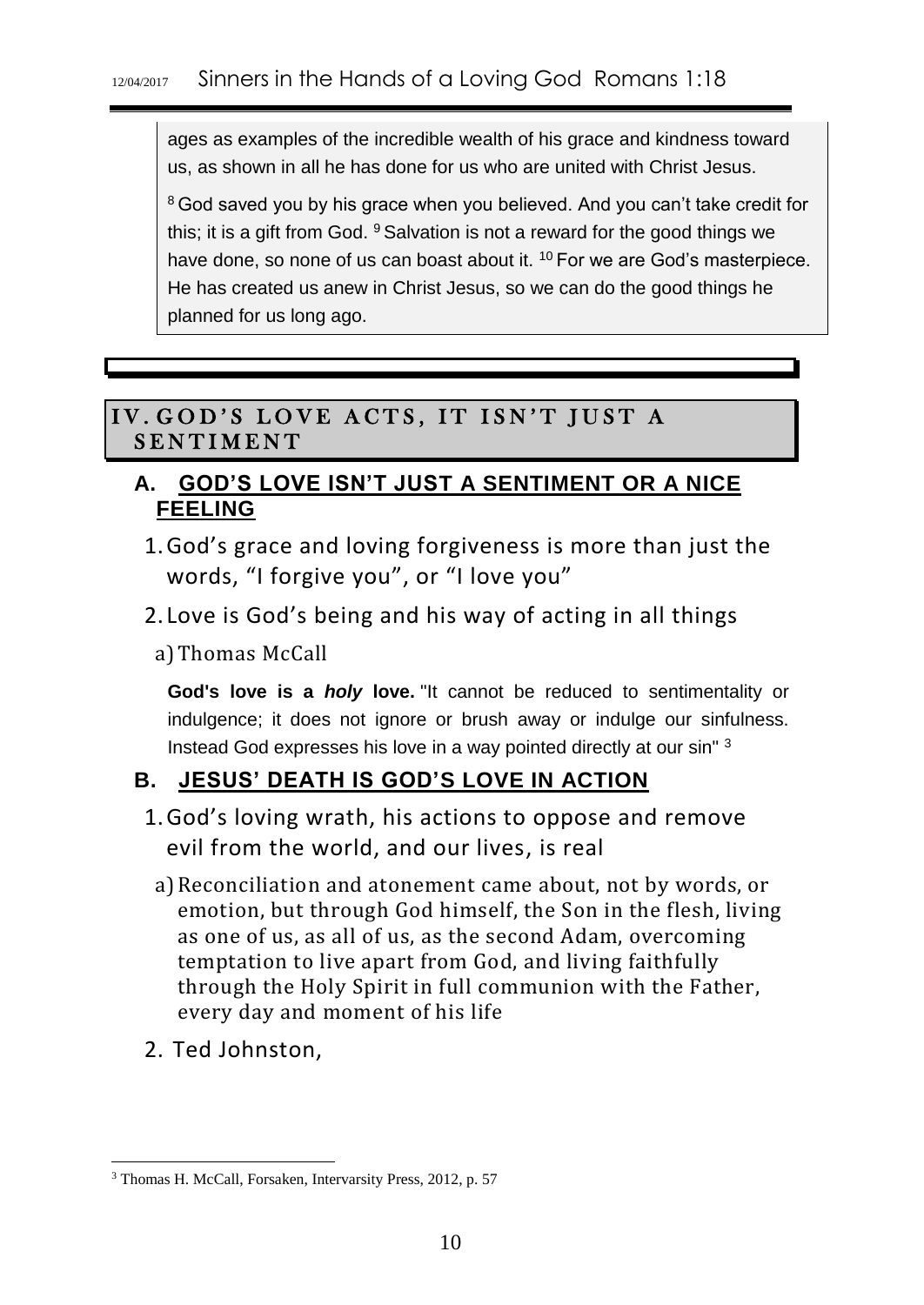That saving work was carried out as "loving wrath" against sinfulness and for us as persons. Because all humanity has been included "in Christ," no person is the object of God's wrath - God has reconciled himself to all.

…human beings by nature are God's enemies and this animosity causes a necessary and spontaneous countermeasure from a holy and loving God – his wrath. But from the beginning, God has purposed out of his love to end the human-caused wrath through sin by the saving work of Christ. It is through God's love that we are reconciled to him in his own saving work in the death and life of his Son [\(Romans 5:9-10;](http://biblia.com/bible/niv/Romans%205.9-10) [John 3:16\)](http://biblia.com/bible/niv/John%203.16).<sup>4</sup>

- 3.If God didn't war against sin, if he had now "wrath" against it, then he wouldn't have acted out of love by sending Christ to reconcile us and give us new life with him.
- 4.As Ted Johnston adds,

In summary, when speaking of "God's wrath" it is important to consider how it is that God purposed to eliminate it. We thank God that God's wrath disappears when sin is conquered and destroyed. We have assurance in the promise of his peace toward us because he has once and for all dealt with sin in Christ. God has reconciled us to himself in the saving work of his Son, thus ending his wrath through reconciliation, as it were. God's "wrath" against sin and sinfulness is presupposed in his sending his Son, Jesus Christ, to personally win the final victory over this enemy of God. If God did not war against all forms of sinfulness – if he had no "wrath" against it – he would have seen no need to send his Son in human form as Jesus [\(John 1:1,](http://biblia.com/bible/niv/John%201.1) [14\)](http://biblia.com/bible/niv/John%201.14) to destroy this enemy of his very Being and his purpose in man.

## **C. LOVE DOESN'T IGNORE EVIL ABUSES TO GO UNADDRESSED**

#### 1.God in his love is just

a)He will not allow the suffering of so many, and equally the abuses and evil acts of those who caused the suffering to be idly dismissed with just a word

<sup>4</sup> Ted Johnston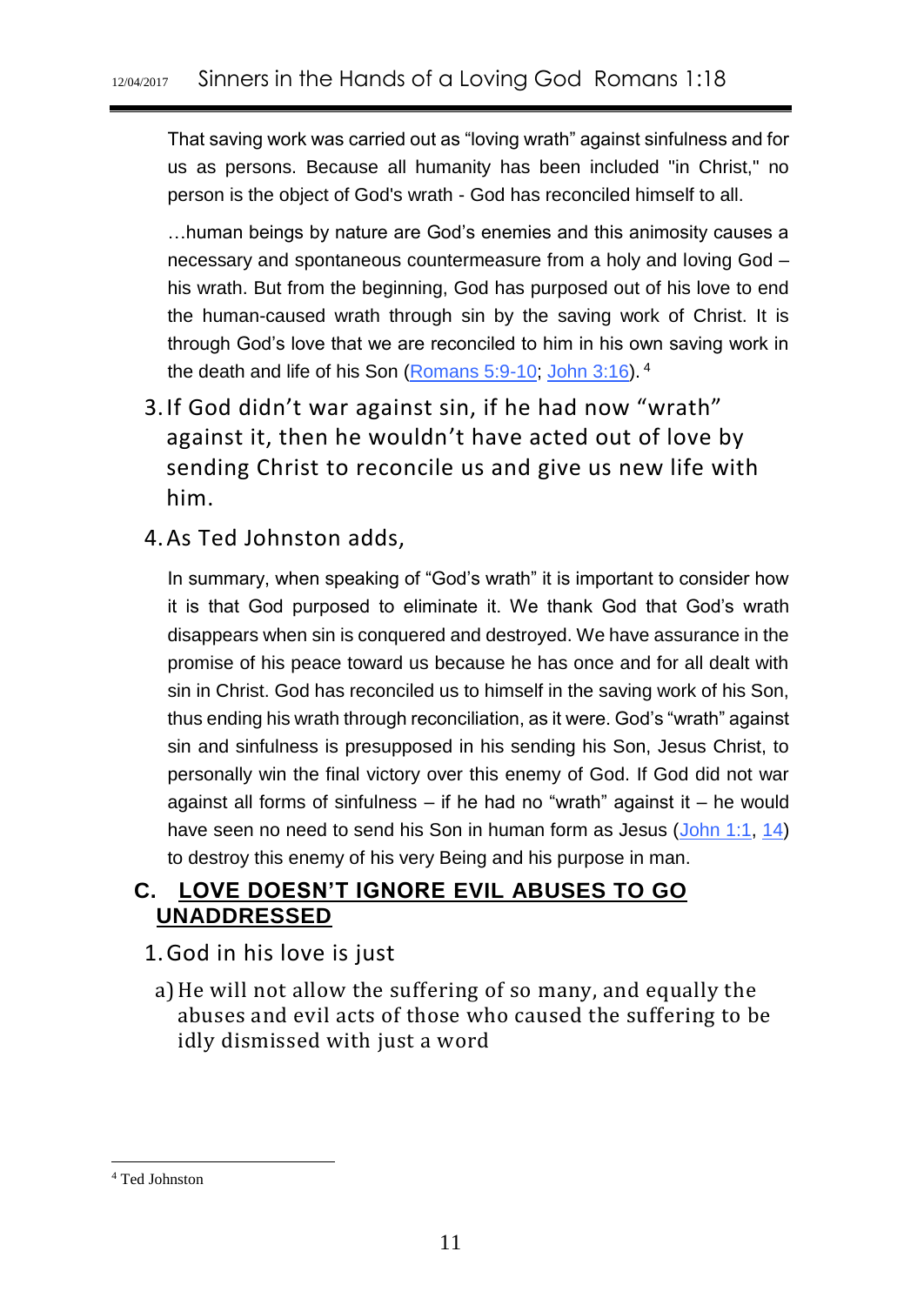# 2.Miroslav Volf is a highly respected Trinitarian Theologian who suffered through the conflicts in the former Yugoslavia

"I used to think that wrath was unworthy of God. Isn't God love? Shouldn't divine love be beyond wrath?

God is love, and God loves every person and every creature. That's exactly why God is wrathful against some of them. My last resistance to the idea of God's wrath was a casualty of the war in the former Yugoslavia, the region from which I come. According to some estimates, 200,000 people were killed and over 3,000,000 were displaced. My villages and cities were destroyed, my people shelled day in and day out, some of them brutalized beyond imagination, and I could not imagine God not being angry.

Or think of Rwanda in the last decade of the past century, where 800,000 people were hacked to death in one hundred days! How did God react to the carnage? By doting on the perpetrators in a grandfatherly fashion? By refusing to condemn the bloodbath but instead affirming the perpetrators' basic goodness? Wasn't God fiercely angry with them?

Though I used to complain about the indecency of the idea of God's wrath, I came to think that I would have to rebel against a God who wasn't wrathful at the sight of the world's evil. God isn't wrathful in spite of being love. God is wrathful because God is love."<sup>5</sup>

3.Before we conclude, let us look at two approaches that can get in the way of our focus on the love of God, and the message of grace that is the true centre of the Gospel, and of our lives and our worship, our faith and our hope in life in Christ

<sup>5</sup> Miroslav Volf, Free of Charge, Zondervan, 2006, p.138-139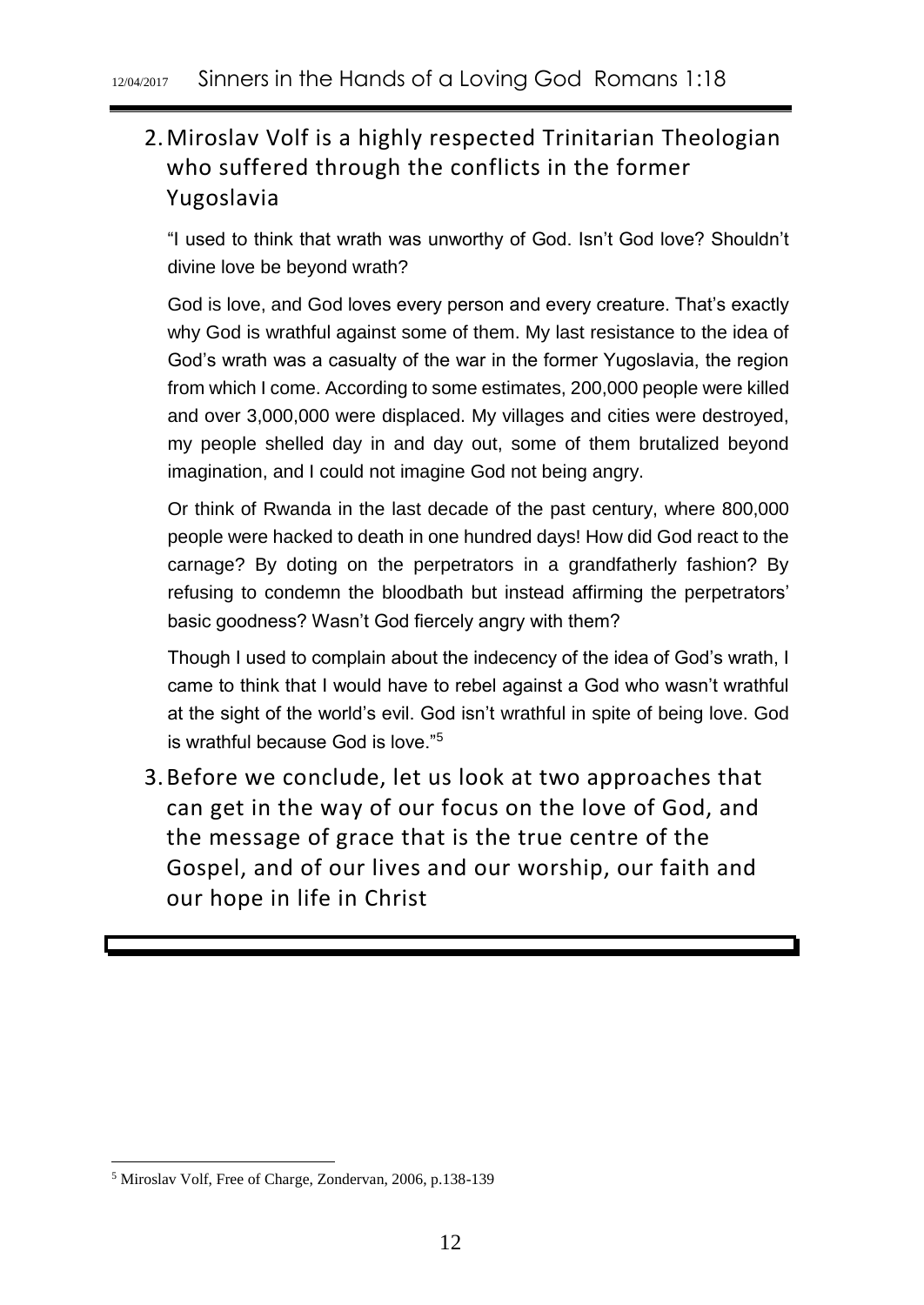## V. "SIN" OR "SALVATION" FOCUSED

### **A. IS OUR PRIMARY FOCUS "SIN" OR "SALVATION"?**

1.Do we see people primarily as sinners, or as God's beloved children?

## **B. MANY RELIGIOUS PEOPLE HAVE PREACHED A MESSAGE THAT IS SIN ORIENTED, AND FOCUSES ON GOD'S WRATH**

- 1.You remember the classic catch cry,
	- a)"Flee from the wrath to come!"
- 2.The focus then becomes, like the Pharisees, like preacher in Pollyanna and the sermon of Jonathan Edwards
	- a)The message that is most passionately and loudly spoken and lived is one of condemnation and criticism, and that is the message that is heard by the world around us
	- (1) And what is their reaction?
- 3.But the message isn't the bad news that we are "sinners in the hands of an angry God"

## **C. THE GOOD NEWS IS THAT WE ARE "SINNERS IN THE HANDS OF A LOVING GOD",**

- 1.A loving God who has acted already to save us from sin through Jesus Christ, his Son, and who continues to love us, and rescue us from what he is against, which is our living apart from him
- a)Rescuing us from the pain and suffering such sinful living leads to
- 2.Jesus' message is that God loves us, and has already acted against sin and all that hurts us in his loving wrath and anger, on the cross

a)Sin has been defeated, all we need to do is accept the victory (1)

## **D. ALL PEOPLE ARE HELD IN GOD'S LOVING HANDS, AND FREED FROM CONDEMNATION,**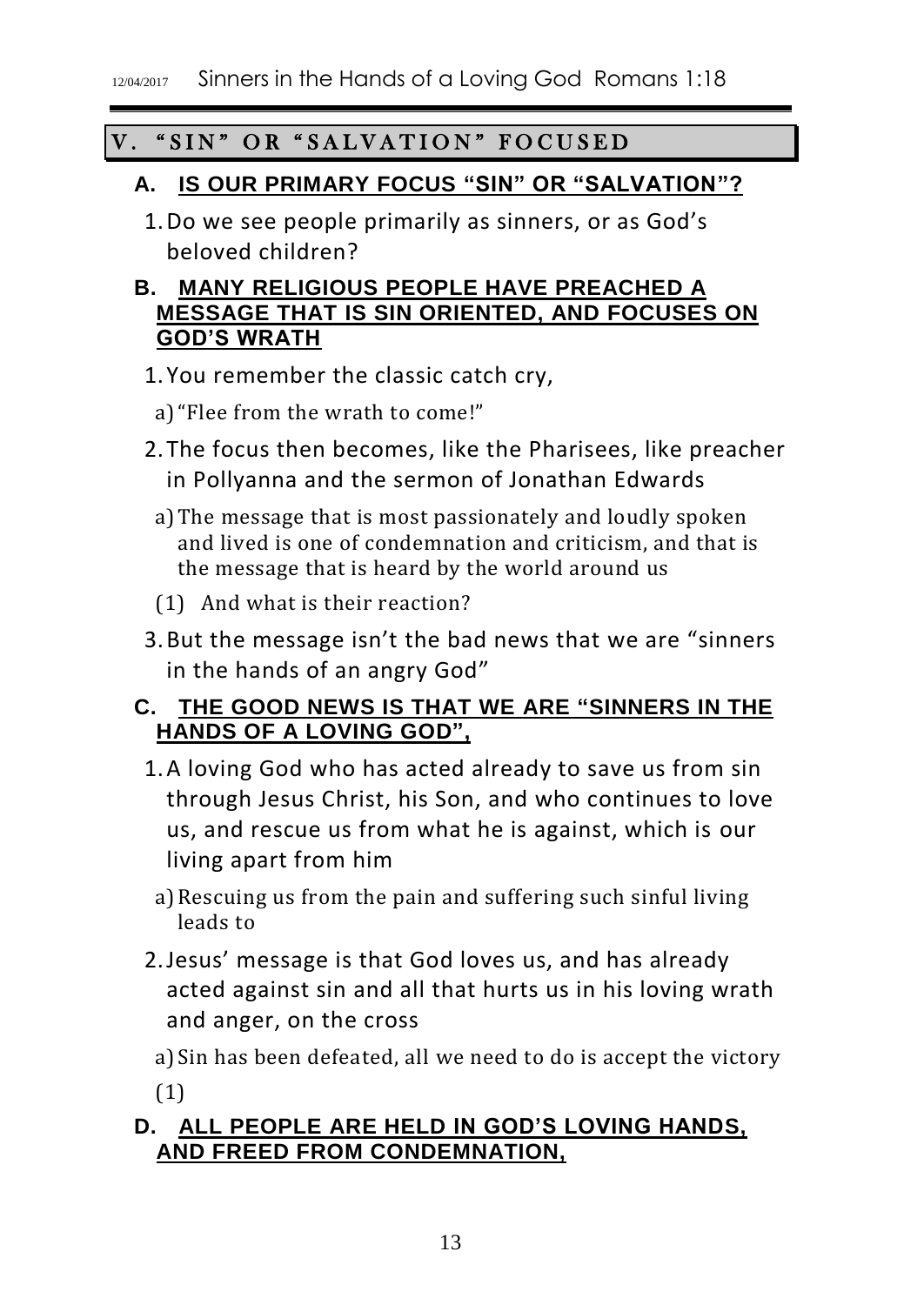- 1.The gospel we are given to embrace, rejoice in, live and share, is not "repent or burn", or "flee from the wrath to come!"
	- a)But is the call to understand and accept the depth and unconditional nature of God's love towards them, and allow God to embrace and free them from their life without him, and include them in his life.<sup>6</sup>

#### **E.SECONDLY; TOO OFTEN GOD IS PICTURED AS FIXING THE WORLD'S EVILS AND BRINGING SALVATION BY PURE FORCE, VIOLENCE AND WAR**

- 1.As George Pfleiderer says, this would mean God suspends his just and loving character in order to defeat evil
- 2.He writes, that in that case;

1

it is merely power, and not the interior, supremely moral quality of God, through which God overwhelms evil. …In this model, the good power defeats the evil force with its own weapons. …this would mean that God accepts the rules of evil, which are war and not peace, hate and not love.

Setting the grounds for an order in which life, peaceful life, is possible, is the first attribute and work of the Trinitarian God; as such, it is also the basic idea of atonement.

The atonement provided in Jesus Christ, with its power of a new creation, overcomes 'structural evil' in all its forms and disguises, estrangement, selfestrangement, unjust structures in the political and social orders of societies—which seem beyond the reach of individual actions.<sup>7</sup>

- 3. So just as God's love is not mere sentiment or nice feelings, but enacted deeds of self-sacrifice and effective care and saving of his people,
- a) so God's acts of wrath and justice against evil, are real and effective in ridding us of it and its consequences

<sup>6</sup> Inside that message, is then included God's loving, wrathful dealing with evil that harms his people

<sup>7</sup> Georg Pfleiderer, 'The Atonement', chapter in *Trinitarian Soundings in Systematic Theology*, ed. Paul Louis Metzger, t&t clark, 2005, p.132-133.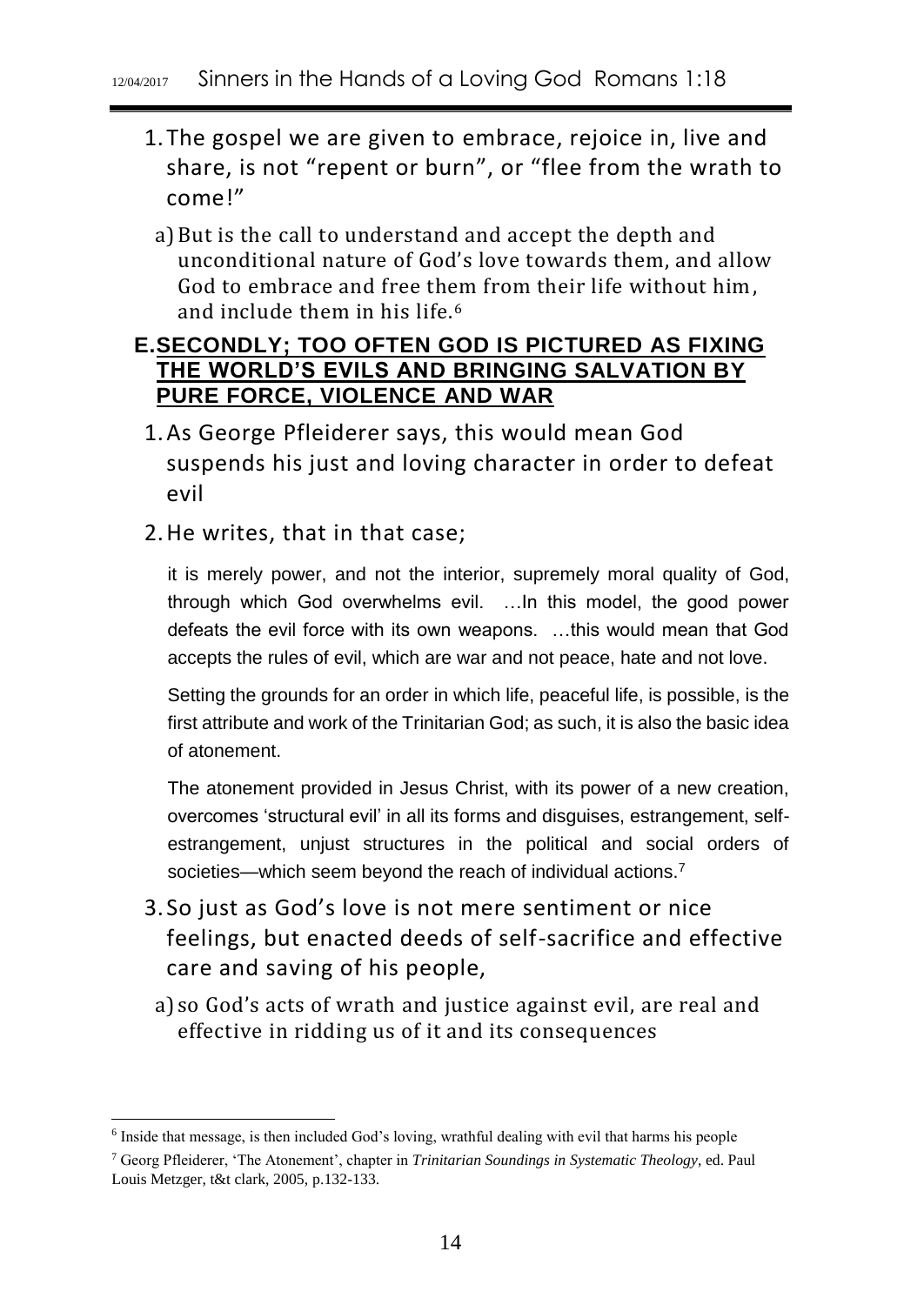# 4.But they are not carnal, human-like acts of violent feeling or action

#### 5. Stephen Seamands makes this clear;

"Through the cross, God overcomes evil, not through brute strength, not through coercion or manipulation, not through a dazzling display of force, but through the power of suffering love, God uses suffering redemptively to accomplish his will and his purpose in the world and in our lives." <sup>8</sup>

a)As Torrance describes, God's act of judgment takes place powerfully and totally through Christ's loving sacrifice on the cross

#### 6.Tom Torrance;

In the incarnate life of Jesus, and above all in his death, God does not execute his judgement on evil simply by smiting it violently away by a stroke of his hand, but by entering into it from within, into the very heart of the blackest evil, and making its sorrow and guilt and suffering his own. And it is because it is God himself who enters in, in order to let the whole of human evil go over him, that his intervention in meekness has violent and explosive force. It is the very power of God.

And so the cross with all its incredible meekness and patience and compassion is no deed of passive and beautiful heroism simply, but the most potent and aggressive deed that heaven and earth have ever known; the attack of God's holy love upon the inhumanity of man and the tyranny of evil upon all the piled up contradiction of sin.<sup>[2]</sup>

1

<sup>8</sup> Stephen Seamands, Give Them Christ, p. 72

<sup>[2]</sup> Thomas F. Torrance, *Incarnation: The Person and Life of Christ*, Robert T. Walker, editor; Paternoster/IVP Academic, Milton-Keynes, UK, 2008, p. 150